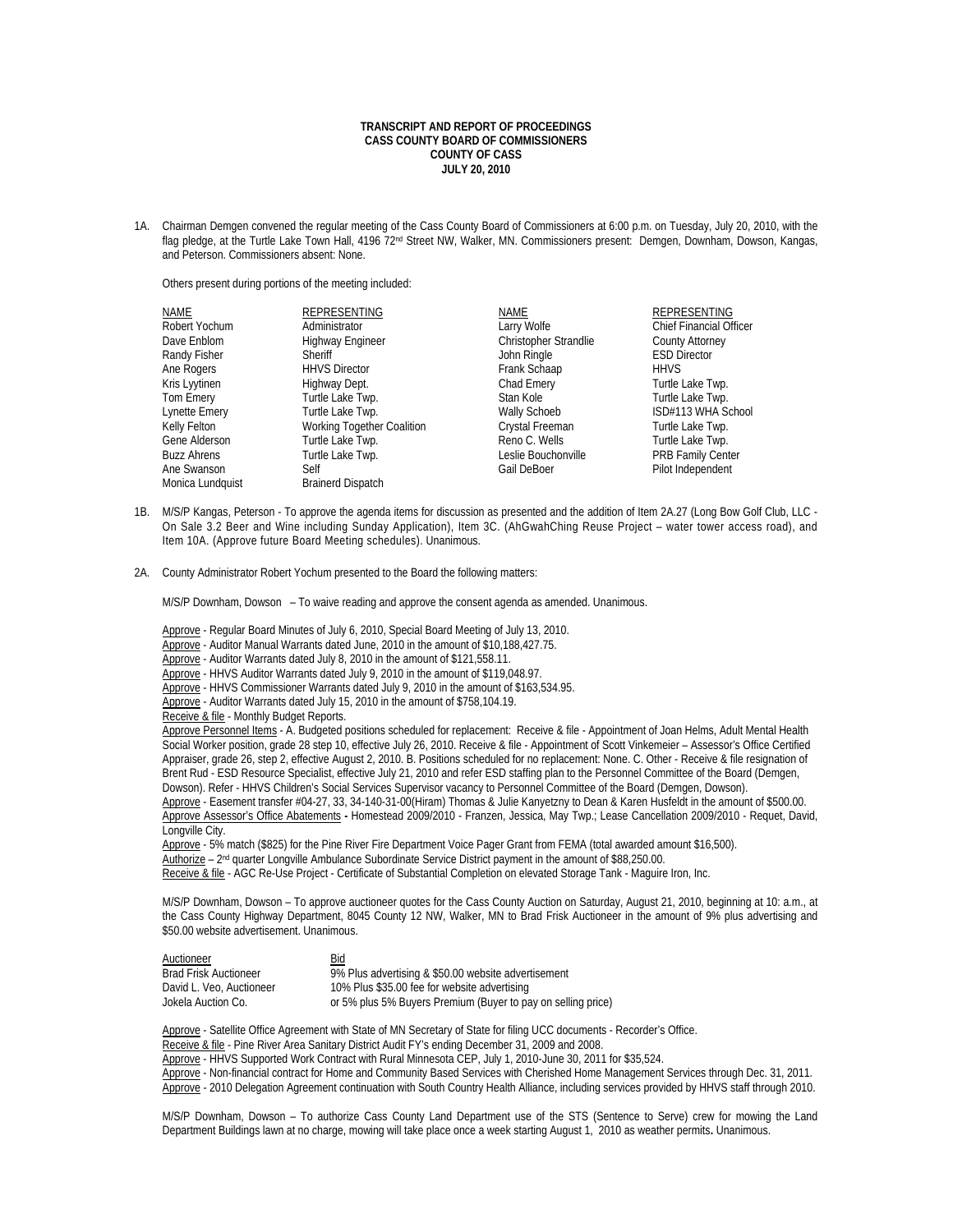| Bidder                                        | <b>Bid Amount</b> |
|-----------------------------------------------|-------------------|
| Cass County (STS) Sentence to Serve           | No Charge         |
| Aspen Woods Lawn Services, Inc.               | \$45.00           |
| Michael Nethercutt                            | \$54.47           |
| Cass County Housing & Redevelopment Authority | \$30.00           |

 M/S/P Downham, Dowson – To award a cleaning contract to Lamont Enterprises LCC not to exceed \$303.00 per month plus applicable taxes, requested services will be billed in addition to the monthly rate under Land Department direction and as specified in the request for proposal. **Unanimous.** 

| <b>Bidder</b>           | Monthly Rate | <b>Burnish Floors</b> | Carpet Cleaning                  |
|-------------------------|--------------|-----------------------|----------------------------------|
|                         |              | as requested          | as requested                     |
| Cass County HRA         | \$920.00     | \$400.00              | \$500.00                         |
| Marsden                 | \$515.00     | \$00.15 per sq. foot  | \$00.15 per sq. foot (\$200 Min) |
| Lamont Enterprises LLC  | \$303.00     | \$125.00              | \$00.17 per sq. foot             |
| <b>Betty Nethercutt</b> | \$1,760.00   | N/A                   | Included in monthly rate         |

M/S/P Downham, Dowson – To award the Cass County Land Department Buildings winter snow plowing to Aspen Woods Lawn Services, Inc not to exceed \$70.00 per hour. Unanimous.

| Bidder                          | <b>Hourly Rate</b> |
|---------------------------------|--------------------|
| Aspen Woods Lawn Services, Inc. | \$70.00            |
| Northfork Boulders & Excavating | \$100.00           |

Approve - 2010 forfeited tax settlement (2009 Receipts) distribution.

 Approve - Final pay request #10 for AGC Re-Use Project, Young Excavating, Inc. in the amount of \$39,918.17 (capital fund). Approve - Final Change Order #8 for AGC Re-Use Project to Young Excavating, Inc. Inc. in the deduct amount of -\$11,525.54. Approve - Resolution No. 35-10 supporting Beltrami County Commissioner Joe Vene for AMC 2nd Vice President.

Commissioner Downham offered Resolution No. 35-10 and moved its adoption, Commissioner Dowson seconded:

ENDORSING BELTRAMI COUNTY COMMISSIONER JOE VENE FOR THE POSITION OF AMC SECOND VICE PRESIDENT

WHEREAS, the Association of Minnesota Counties will be electing officers to serve in statewide capacities in December 2010; and,

WHEREAS, the Beltrami County Board of Commissioners has approved the nomination of Beltrami County Commissioner Joe Vene for the position of Second Vice President of the Association of Minnesota Counties; and,

WHEREAS, Commissioner Vene is an active member of the Association of Minnesota Counties including the present Director for District 2 including Cass County.

NOW, THEREFORE, BE IT RESOLVED, The Cass County Board of Commissioners hereby supports the candidacy of Beltrami County Commissioner Joe Vene for Second Vice President of the Association of Minnesota Counties.

Resolution No. 35-10 was adopted by majority vote: Ayes. Demgen, Downham, Dowson, Kangas, Peterson. Nays: None.

Approve - Contingent upon receiving completed documentation & fees - On & Off Sale 3.2 Beer -Long Bow Golf Club, Long Bow Golf Club, LLC, Leech Lake; Wine & Beer including Sunday Application - Long Bow Golf Club, Long Bow Golf Club, LLC, Leech Lake.

2B. Administrator Yochum presented correspondence from the MN State Demographer estimating population and households for Minnesota cities and townships. Cass County's population estimate for 2009 is 28,384 compared to the 2008 estimate of 28,654 (a -1.10% change). The 2009 household estimate is 12,078. Mr. Yochum also discussed the probable reapportionment of Commissioner Districts for the 2012 election.

M/S/P Dowson, Kangas – To receive & file the MN State Demographer report. Unanimous.

3A. Highway Engineer David Enblom updated the Board on the County Bridge priority list. Mr. Enblom noted the addition of the Sylvan Township Project (Bridge No. SAP 11-599-13). At this time Mr. Enblom presented Resolution No. 36-10 – County Bridge priority list including the Sylvan Township Project.

Commissioner Kangas offered Resolution No. 36-10 and moved its adoption, and Commissioner Downham seconded:

PURSUANT to the procedures outlined in Minnesota Department of Transportation Technical Memorandum No. 85-7-SA-1 (April 5, 1985), regarding application for grants for Bridge Replacement projects on County Highways, Township Roads, and City Streets, the following priority lists are hereby established, revising all previously established priority lists.

| County State Aid Highways | Bridge No. | <b>Sufficiency Rating</b> |
|---------------------------|------------|---------------------------|
| CSAH <sub>1</sub>         | 11501      | 90.8                      |
| CSAH 17                   | 88233      | 66.6                      |
| CSAH 17                   | 88234      | 66.7                      |
|                           |            |                           |
| County Highways           | Bridge No. | <b>Sufficiency Rating</b> |
| C.R. 103                  | 88243      | 64.5                      |
| C.R. 161                  | 1660       | 75.6                      |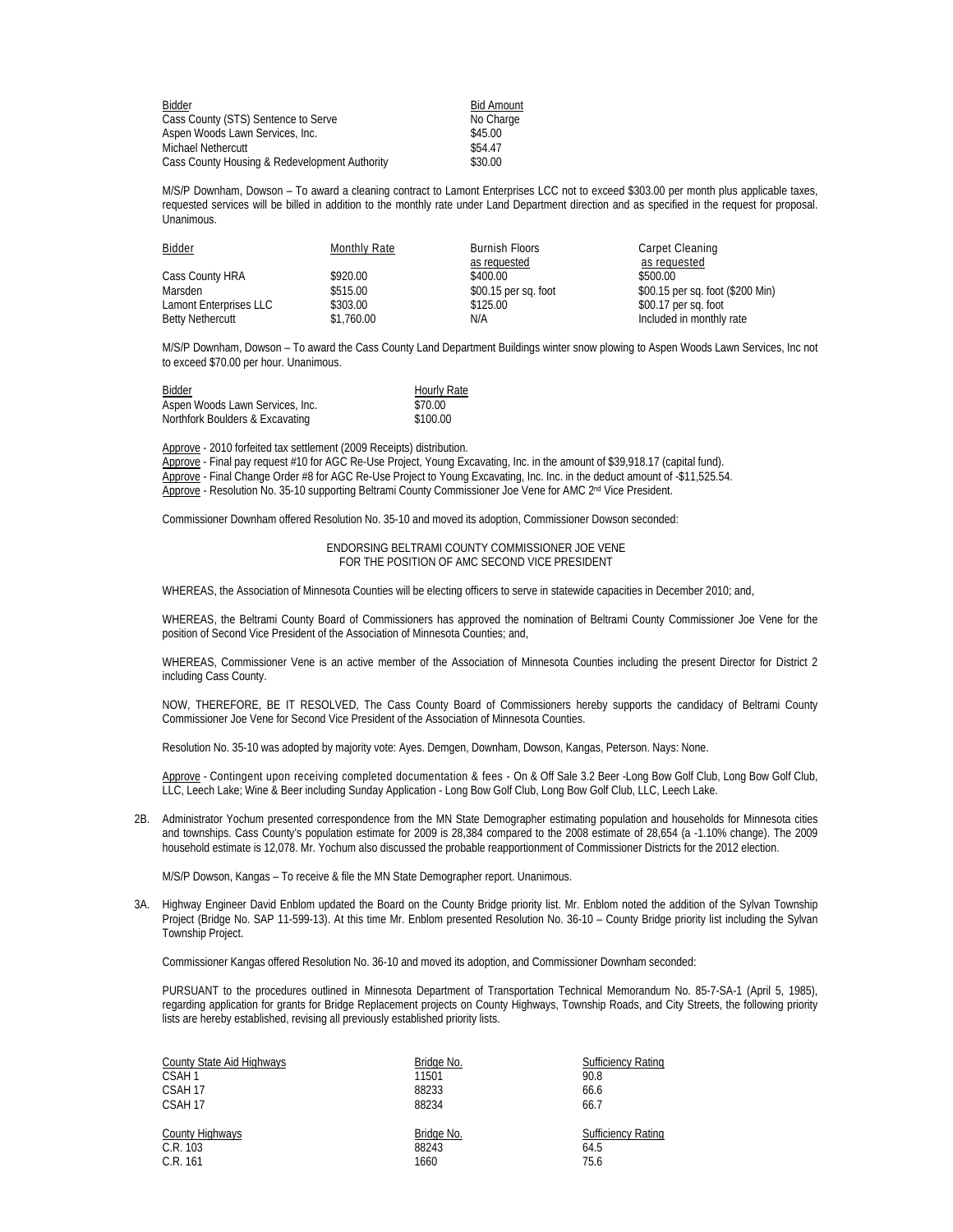| C.R. 147            | 88248         | 54.7                      |
|---------------------|---------------|---------------------------|
| C.R. 107            | 88245         | 67.8                      |
| C.R. 120            | 88247         | 67.8                      |
| Township Roads      | Bridge No.    | <b>Sufficiency Rating</b> |
| Wilson Twp.         | 1847          | 47.5                      |
| Wabedo Twp.         | L5880         | 75.0                      |
| Sylvan Twp.         | SAP 11-599-13 | N.A.                      |
| <b>City Streets</b> | Bridge No.    | <b>Sufficiency Rating</b> |
| Lake Shore          | L5920         | 22.0                      |
| East Gull Lake      | 7435          | 61.8                      |

Resolution No. 36-10 was adopted by majority vote: Ayes. Demgen, Downham, Dowson, Kangas, Peterson. Nays: None.

3B. Mr. Enblom requested Board approval of Resolution No. 37-10 on Project SAP 11-602-07 to finance any cost in excess of grant monies (Local Road Improvement) used to complete a culvert replacement project. Mr. Enblom added that grant monies for this project are not to exceed \$84,388.00 and that the lowest bid for this project was \$117,722.50 which was awarded on Tuesday, June 1, 2010 to Tri-City Paving, Inc.

Commissioner Downham offered Resolution No. 37–10 and moved its adoption, Commissioner Kangas seconded:

WHEREAS, Cass County has applied to the Commissioner of Transportation for a grant from the Minnesota State Transportation Fund for construction of Local Road Improvement Project No. 11-602-07; and

WHEREAS, the Commissioner of Transportation has given notice that funding for this local road improvement project is available; and

WHEREAS, the amount of the grant has been determined to be \$84,388.00 for each County; and

WHEREAS, another condition required for the County to receive said grant, is the execution of a program grant agreement with MnDOT;

NOW THEREFORE, be it resolved that Cass County does hereby agree to the terms and conditions of the grant consistent with Minnesota Statutes, section 174.52, subdivision 5, and will pay any additional amount by which the cost exceeds the grant amount, and will return to the Minnesota State Transportation Fund any amount appropriated for the road project, but not required. Furthermore, it is resolved that the County Administrator and the County Engineer may act as the County's agents in approving and administrating the required agreements to receive these grant funds.

Resolution No. 37-10 was adopted by majority vote: Ayes. Demgen, Downham, Dowson, Kangas, Peterson. Nays: None.

3C. Engineer Enblom presented a request to use AGC Reuse Project funds to improve a portion of 4<sup>th</sup> Street in the City of Walker. Superintendent Wally Schoeb from ISD#113 Walker/Hackensack/Akeley School explained the proposed project that would improve a portion of 4<sup>th</sup> Street that accesses the City of Walker water tower, Leech Lake Television tower and WHA athletic fields. Mr. Enblom presented an engineers estimate in the amount of \$21,699.50. Mr. Schoeb explained the financial participation of the project: \$4,300 of AGC Reuse Project State funding, and \$5,400 each from the WHA ISD#113, the City of Walker and Leech Lake Television Corporation. Mr. Yochum reported AGC Reuse Project funds are available in the requested amount.

Mr. Enblom requested to add the road improvements to 4<sup>th</sup> Street in the City of Walker by amending Project No.: CP 2008-2 (CR #163), CM 2010-5 (CSAH #12), CM 2010-6 (Big Leech Road & Shingobee Trail Connection) paving project that was awarded to Anderson Brothers Construction Co. at the Tuesday, June 1, 2010 Board Meeting.

M/S/P Dowson, Downham – To approve an amendment to Project No.: CP 2008-2 (CR #163), CM 2010-5 (CSAH #12), CM 2010-6 (Big Leech Road & Shingobee Trail Connection) paving project that was awarded on June 1, 2010 to Anderson Brothers Construction Co. to include the City of Walker 4<sup>th</sup> Street road improvements at an estimated cost of \$21,669.50 and further approve use AGC Reuse Project funds not to exceed \$4,300.00. Unanimous.

4A. Chairman Demgen read the Public Hearing Notice on the revocation of County road status for Pine Point Drive NW (Big Leech Road), and Pine Point Circle NW. David Enblom and Kris Lyytinen reported their recommended improvements by the County prior to reversion of the subject roads to Turtle Lake Township. Turtle Lake Supervisor Chairman Reno Wells requested that prior to the January 2013 road revocation effective date that Cass County records the public road right-of-way, places pavement patches as needed to Pine Point Drive NW (Bid Leech Road) and develops a turn around at the end of the Pine Point Circle NW. Engineer Enblom recommended that the Turtle Lake Township revocation requests be approved and will report the status to the Turtle Lake Township Board and County Board prior to the January 2013 effective date.

Commissioner Dowson offered Resolution No. 38-10 and moved its adoption; Commissioner Peterson seconded:

Pursuant to MN Statute 163.11, Subd. 5, it appears to the Cass County Board of Commissioners, State of Minnesota; that Cass County part of the former County Roads, known as Pine Point Drive NW (Big Leech Road) and Pine Point Circle NW, located within Turtle Lake Township MN, should be revocated to the political subdivision for which it lies.

RE: Cass County right-of-way turnbacks to Turtle Lake Township CCSO #2010.017

Part of the former County Roads, known as PINE POINT DRIVE NW (Big Leech Road) and PINE POINT CIRCLE NW.

Part of Government Lot 1, Section 6, Township 142 North, Range 30 West, and Government Lots 1 and 8, the Northwest Quarter of the Southeast Quarter, and the Southeast Quarter of the Southwest Quarter, all in Section 31, Township 143 North, Range 30 West, Cass County, Minnesota. The centerline of said easement is described as follows: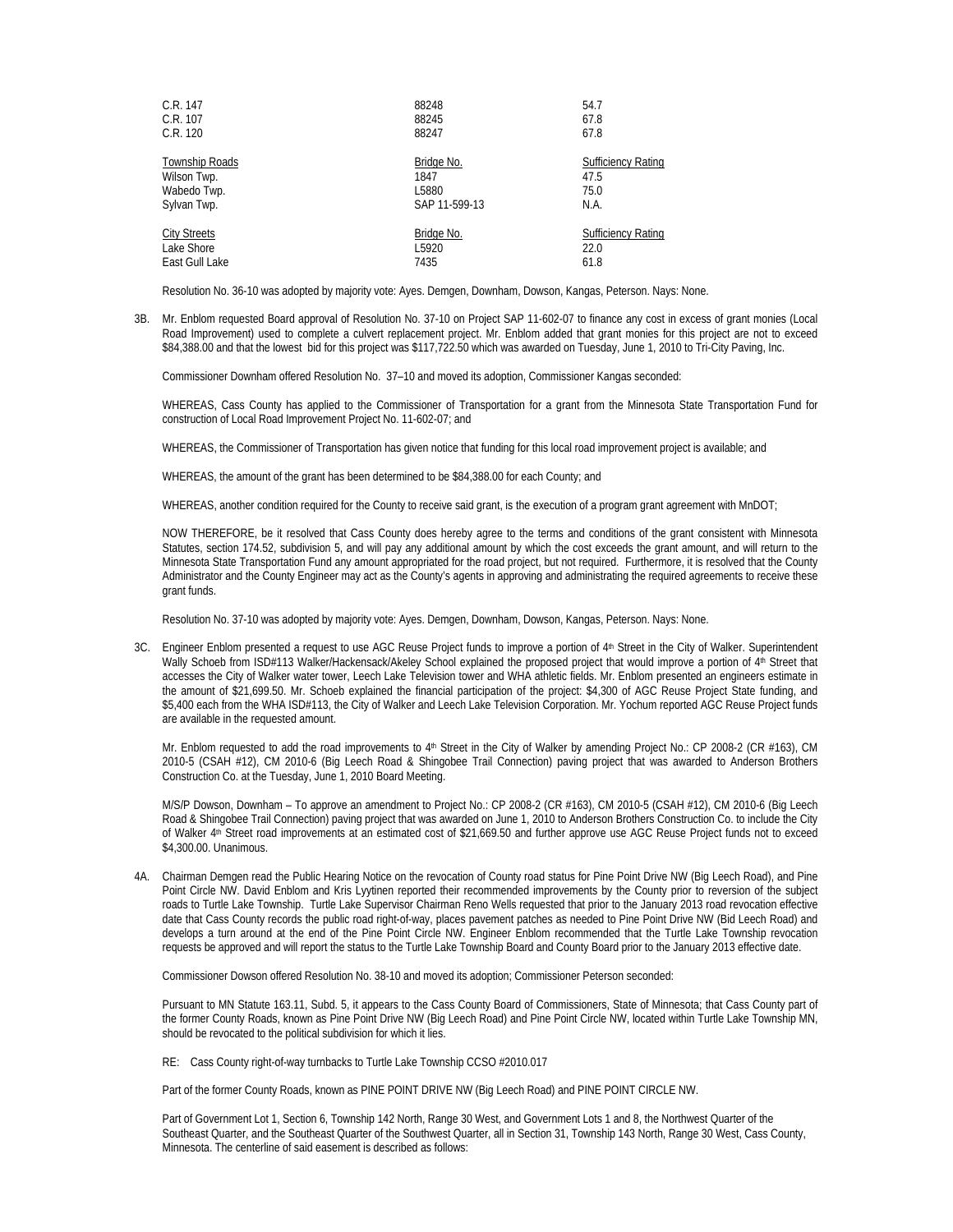Commencing at the northwest corner of said Lot 1, Section 6; thence South 88 degrees 47 minutes 14 seconds East, Cass County Plane NAD 83/1996 North Zone bearing, on the north line of said Lot 1, Section 6 a distance of 250.25 feet to the centerline of BIG LEECH ROAD at the southeast corner of the record plat of BROOKS HEAVENLY ACRES on file in the office of the Cass County Recorder and the point of beginning of the centerline to be described, hereinafter referred to as "Point A"; thence southwesterly on a nontangential curve, concave to the northwest, having a central angle of 24 degrees 43 seconds 41 seconds, a radius of 275.28 feet and a chord bearing of South 55 degrees 30 minutes 41 seconds West a distance of 118.81 feet; thence South 67 degrees 52 minutes 32 seconds West, tangent to said curve, 167.14 feet; thence southwesterly on a tangential curve, concave to the northwest, having radius of 1115.22 feet and a central angle of 13 degrees 39 seconds 51 seconds a distance of 265.96 feet, more or less, to intersect the centerline of County State Aid Highway Number 72.

Beginning at the herein described Point "A" on the south line of Southeast Quarter of the Southwest Quarter, Section 31; thence northeasterly on the centerline of said BIG LEECH ROAD, BROOKS HEAVENLY ACRES 1631 feet, more or less, to intersect the northwesterly extension of the centerline of COUNTY ROAD according to the record plat of BIRCHWOOD ESTATES on file in the office of the Cass County Recorder, hereinafter referred to as "Point B"; thence continue northeasterly on the centerline of said BIG LEECH ROAD 27 feet, more or less, to intersect the east line of said Southeast Quarter of the Southwest Quarter; thence northeasterly on the centerline of BUCKLEY ROAD according to said plat of BIRCHWOOD ESTATES 461 feet, more or less, to intersect the north line of said plat at a point 386.82 feet easterly of the northwest corner thereof, also being the south line of the Northwest Quarter of the Southeast Quarter of said Section 31; thence northeasterly on a nontangential curve, concave to the northwest, having a central angle of 27 degrees 41 minutes 34 seconds, a radius of 410.00 feet and a chord bearing of North 37 degrees 59 minutes 27 seconds East, a distance of 196.24 feet; thence North 24 degrees 08 minutes 40 seconds East, tangent to said curve, a distance of 45.15 feet; thence northeasterly on a tangential curve, concave to the southeast, having a radius of 655.00 feet and a central angle of 43 degrees 31 minutes 51 seconds a distance of 497.64 feet; thence North 67 degrees 40 minutes 30 seconds East, tangent to said curve, a distance of 419.08 feet; thence northeasterly on a tangential curve, concave to the southeast, having a radius of 510.00 feet and a central angle of 7 degrees 26 minutes 48 seconds a distance of 66.28 feet, more or less, to intersect the east line of said Northwest Quarter of the Southeast Quarter and there terminate.

Beginning at the herein described "Point B"; thence southeasterly on the centerline of COUNTY ROAD according to said plat of BIRCHWOOD ESTATES and northwesterly extension thereof 413 feet; thence southeasterly on a line parallel with and 33.00 feet southwesterly at right angles to the southwesterly line of BLOCK ONE, JAMES ADDITION according to the record plat thereof on file in the office of the Cass County Recorder 285 feet, more or less, to intersect a line parallel to and 33.00 feet southeasterly at right angles to the southeasterly line of said BLOCK ONE; thence northeasterly on said parallel line 819 feet, more or less, to intersect the southeasterly extension of the easterly line of said plat of JAMES ADDITION; thence North 41 degrees 42 minutes 48 seconds East 247.49 feet to intersect the south line of said Northwest Quarter of the Southeast Quarter, Section 31; thence continue North 41 degrees 42 minutes 48 seconds East 70.06 feet to intersect the east line of said Northwest Quarter of the Southeast Quarter, also being the south line of Government Lot 1, said Section 31; thence continue North 41 degrees 42 minutes 48 seconds East 160.56 feet; thence North 67 degrees 07 minutes 26 seconds 40.00 feet and there terminate.

Resolution No. 38-10 was adopted by majority vote: Ayes. Demgen, Downham, Dowson, Kangas, Peterson. Nays: None.

- 5A. Sheriff Randy Fisher discussed the future need of an ARMER System Administrator position which will be considered in the Sheriff's Office 2011 Budget. Mr. Fisher also informed the Board of a recent grant award (MN Department of Public Safety FY2009 SHSP-DECN Grant Allocation) to Cass County for ARMER Infrastructure (\$175,000.00) and for ARMER Subscriber Radios (\$40,000.00). Grant funds are anticipated by October 2010. The Board thanked the Sheriff for the update and successful grant management. No action necessary.
- 5B. Sheriff Fisher requested Board approval to accept contributions for the establishment of a Color Guard/Honor Guard in the Sheriff's Office.

M/S/P Dowson, Kangas – To approve the Cass County Sheriff's Office acceptance of contributions for a Color Guard/Honor Guard. Unanimous.

5C. Sheriff Fisher requested approval to execute a subscription agreement offered through the MN Sheriffs Association with Lexipol LLC. Mr. Fisher explained the services to be provided by Lexipol LLC. to assist the MN Sheriffs Association to develop and maintain standard policies and procedures for all 87 MN Counties. The Cass County assessment would be \$1,844.50 for 2010 and \$3,689 per year for the next three years.

 M/S/P Dowson, Downham – To authorize the Sheriff to execute a subscription agreement offered through the MN Sheriffs Association with Lexipol LLC in the amount of \$1,844.50 for 2010 and \$3,689 per year for the next three years. Unanimous.

6A. Chairman Demgen acknowledged the public hearing notice of intent to enact Social Host Ordinance No. 2010-01. The Ordinance will prohibit any person or persons from hosting an event where alcohol is present and being possessed or consumed by persons less than twenty-one (21) years of age. County Attorney Strandlie added no written comments were received. Kelly Felton from the Working Together Coalition addressed the Board in support of adopting the ordinance and other initiatives to educate the public on the impact of alcohol abuse in Cass County.

M/S/P Downham, Kangas – To adopt on 2nd Reading Ordinance No. 2010-01 Social Host Ordinance for Cass County as presented. The Ordinance will be effective August 27, 2010 after its publication and filing as provided by law. Unanimous.

7A. HHVS Director Ane Rogers discussed the County Board referral of April 20, 2010 regarding Cass County Family Center funding. Ms. Rogers reported that an Ad-Hoc Committee (Rogers, Kangas, Peterson, Yochum) had met on two occasions with representatives of the Family Centers and recommends entering into service agreements. The CCHHVS Advisory Committee voted on May 24, 2010 to provide oversight of any agreements authorized, to receive regular reports from the Family Centers and to include one Family Center Director as a member on the Advisory Committee. Assuming the funding level can be restored to the original 2010 budget (\$75,000) in 2011 the Family Center Directors suggest that funding distribution consider in part the County programs delivered on site as follows: Northland (Remer, Longville Area) and HOWA (Hackensack, Onigum, Walker Area) \$13,000 each, Cass Lake Area \$13,833, Pine River–Backus Area \$17,167 and Pillager Area \$18,000. The Committee also discussed the Collaborative Board request for FY2011 funds (\$25,000) for mental health services through the schools.

M/S/P Kangas, Downham - To approve the recommendations of the Ad-Hoc Committee and authorize three year service agreements with each of the Family Center's not to exceed in aggregate \$75,000 per year (County programs delivered on site may change year to year), and further to refer the Collaborative Board Mental Health Program to HHVS as a FY2011 budget request. Unanimous.

7B. HHVS Adult Social Services Supervisor Frank Schaap informed the Board of the National Association of Counties (NACo) publication on Crisis Care Services for Counties - a nationwide study looking at preventing individuals with mental illnesses from entering local corrections systems. Cass County was featured in the article along with Aitkin, Crow Wing, Morrison, Todd, and Wadena Counties for a multi-county partnership that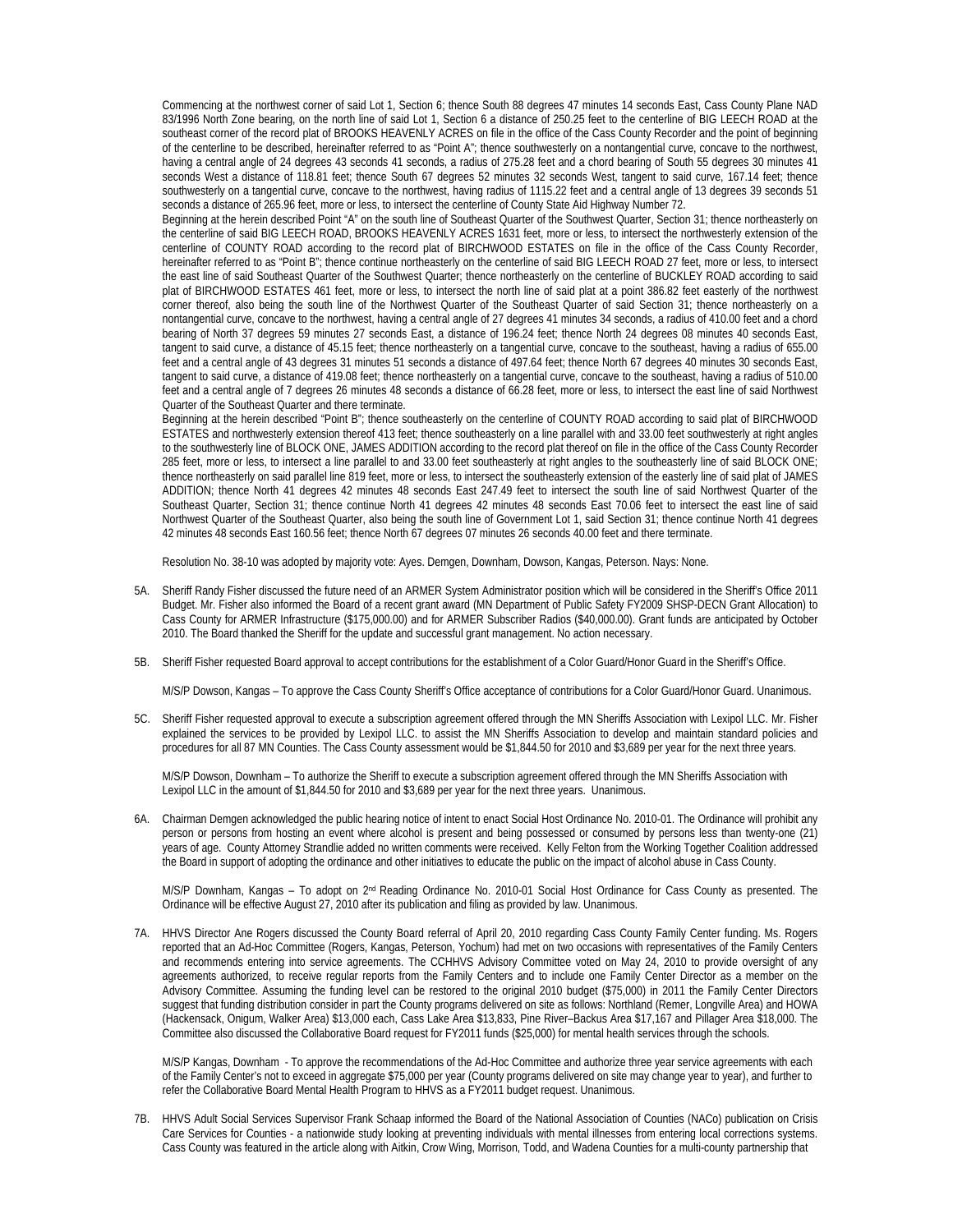contracted with Northern Pines Mental Health Center to provide mobile behavioral health services throughout the six-county region. The Board congratulated the HHVS Department for the national recognition.

 Mr. Schaap discussed the need for a new Social Worker position that would be assigned to an adult protection caseload and the financial assumptions that would not require County funding.

M/S/P Dowson, Downham – To refer the position of an Adult Protection Caseload Social Worker to the Citizen Budget Committee. Unanimous.

7C. Ms. Rogers announced to the Board her upcoming retirement as HHVS Director to become effective January 21, 2011.

 M/S/P Peterson, Downham - To receive & file the notice of retirement of HHVS Director Ane Rogers, effective January 21, 2011, and further to refer the upcoming HHVS Director vacancy to the Personnel Committee. Unanimous.

- 8A. ESD Director John Ringle reported back from the Tuesday, July 6, 2010 Board Meeting regarding solid waste receivables. The Leech Lake Band of Ojibwe has brought their solid waste account current after being \$41,563 past due. Mr. Ringle added that another vendor in arrears was contacted and requested to eliminate the 90 day receivable amount and make some progress on the 60-day receivable balance – the vendor responded by paying the 90 day receivable in full and making significant progress on the 60-day balance (automatic bank payments per week). The Board thanked the Director for the follow-up. No action necessary.
- 8B. Mr. Ringle presented the 2<sup>nd</sup> quarter ESD Activity Report. The zoning permit activity was up with the issuance of 541 permits in the first half of 2010 compared to 525 permits for the same period last year. 2010 revenue through 2<sup>nd</sup> quarter is down \$7,033 compared to the same period in 2009 (\$121,631 versus \$128,666).

M/S/P Dowson, Peterson - To receive & file the 2<sup>nd</sup> quarter ESD Activity Report for 2010. Unanimous.

9A. Chief Financial Officer Larry Wolfe presented the budget amendments for FY2009.

M/S/P Downham, Kangas – To approve the FY2009 Budget Amendments as presented. Unanimous.

|                                                                                                                                      |                                                             | ORIGINAL      | AMENDED       |               |
|--------------------------------------------------------------------------------------------------------------------------------------|-------------------------------------------------------------|---------------|---------------|---------------|
|                                                                                                                                      |                                                             | <b>BUDGET</b> | <b>BUDGET</b> | <b>CHANGE</b> |
| <b>COMMISSIONERS</b>                                                                                                                 |                                                             |               |               |               |
| 01-001.6820                                                                                                                          | Federal Title III Projects                                  | 0             | 13,000        | 13,000        |
| Establish budget for Federal<br>Projects, Deep Portage trips<br>for schools                                                          |                                                             |               |               |               |
| Source: Reserved Fund Balance                                                                                                        |                                                             |               |               |               |
| 01-001.6910                                                                                                                          | Interfund Transfer Out - To<br>Capital Projects, Kitchigami | 0             | 3,025,000     | 3,025,000     |
| Establish budget for Interfund<br>Transfers for AGC cashflow and<br>Transfer to Kitchigami Library to<br>cover unallotment shortfall |                                                             |               |               |               |
| Source: General Fund Designated Fund Balance and Undesignated Fund Balance                                                           |                                                             |               |               |               |
|                                                                                                                                      | <b>Total Change</b>                                         |               |               | 3,038,000     |
| <b>ADMINISTRATOR</b>                                                                                                                 |                                                             |               |               |               |
| 01-002.6272                                                                                                                          | Misc Services - Labor<br>Relations                          | 2,000         | 10,900        | 8,900         |
| To amend budget for labor relations                                                                                                  |                                                             |               |               |               |
| Source: Fund Balance                                                                                                                 |                                                             |               |               |               |
| AUDITOR-TREASURER                                                                                                                    |                                                             |               |               |               |
| 01-040.5563                                                                                                                          | Transfer from other fund<br>(Increased Revenue)             | 260,000       | 322,000       | 62,000        |
| To amend budget for additional<br>forfeited tax distribution to the<br><b>General Fund</b>                                           |                                                             |               |               |               |

Source: Forfeited Tax Distribution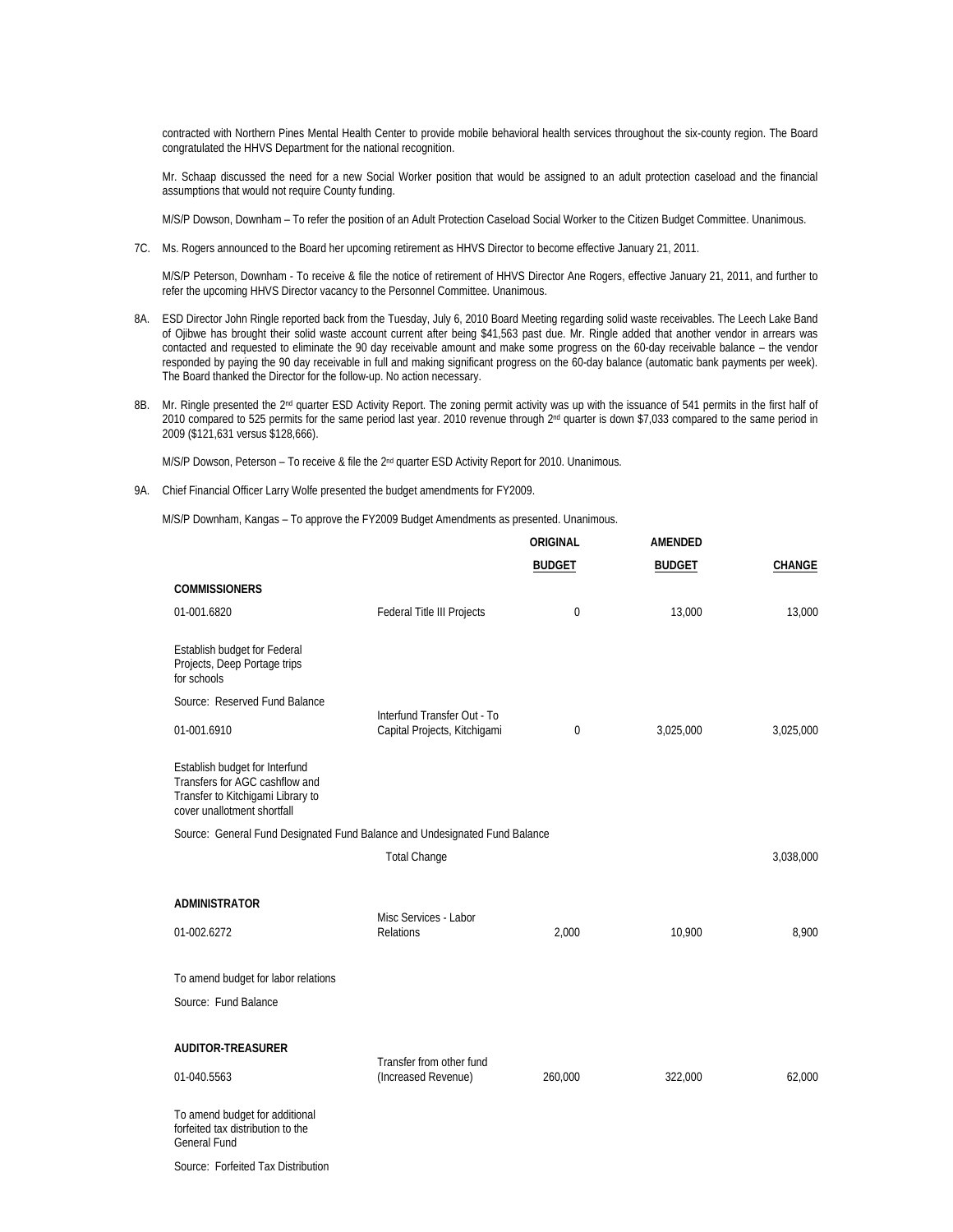| <b>RECORDER</b>                                                                                  |                         |                                 |           |           |         |
|--------------------------------------------------------------------------------------------------|-------------------------|---------------------------------|-----------|-----------|---------|
| 01-100.6602                                                                                      |                         | Compliance Fund<br>Expenditures | 97,800    | 143,000   | 45,200  |
| 01-100.6610                                                                                      |                         | Technology Fund<br>Expenditures | 51,000    | 74,000    | 23,000  |
|                                                                                                  |                         | <b>Total Change</b>             |           |           | 68,200  |
| To amend budget for upgrades to<br>Land Records Computer Equipment                               |                         |                                 |           |           |         |
| Source: Reserved Fund Balance from Recorder Fees                                                 |                         |                                 |           |           |         |
| <b>SHERIFF</b>                                                                                   |                         |                                 |           |           |         |
| 01-200.6100                                                                                      |                         | Salaries/Wages                  | 1,875,075 | 1,998,075 | 123,000 |
| 01-200.6610                                                                                      |                         |                                 |           |           | 102,000 |
|                                                                                                  | Enhanced                | Furniture & Equipment           | 253,300   | 355,300   |         |
| 01-200-210.6304                                                                                  | 911 System              | 159,000                         |           | 243,000   | 84,000  |
|                                                                                                  |                         | <b>Total Change</b>             |           |           | 309,000 |
| To amend budget for Cass<br>Lake Contract wages and<br>equipment, E-911 system<br>improvements   |                         |                                 |           |           |         |
| Source: Contract Revenue and Reserved Fund Balance                                               |                         |                                 |           |           |         |
|                                                                                                  |                         |                                 |           |           |         |
| <b>Emergency Services</b>                                                                        |                         | Prof Services - Federal ARMER   |           |           |         |
| 01-280.6263                                                                                      |                         | Grant                           | 0         | 43,000    | 43,000  |
| To amend budget for<br>expenditures related to<br>Federal ARMER grant                            |                         |                                 |           |           |         |
| Source: Federal Grant                                                                            |                         |                                 |           |           |         |
| <b>ENVIRONMENTAL SERVICES</b>                                                                    |                         |                                 |           |           |         |
| Planning & Zoning                                                                                |                         |                                 |           |           |         |
| 01-801.6100                                                                                      |                         | Salaries/Wages                  | 157,621   | 182,621   | 25,000  |
| 01-801.6155                                                                                      |                         | Employer Cafeteria Contribution | 32,986    | 37,486    | 4,500   |
| 01-801.6160                                                                                      |                         | <b>Employer PERA</b>            | 10,640    | 12,640    | 2,000   |
| 01-801.6170                                                                                      |                         | Employer FICA                   | 12,058    | 14,058    | 2,000   |
| 01-801.6610                                                                                      |                         | Furniture & Equipment           | 10,000    | 23,000    | 13,000  |
|                                                                                                  |                         |                                 |           |           |         |
|                                                                                                  |                         | <b>Total Change</b>             |           |           | 46,500  |
| To amend budget for salaries and<br>benefits related to overlap of<br>Director, and Copier Lease |                         |                                 |           |           |         |
| Source: Fund Balance                                                                             |                         |                                 |           |           |         |
| <b>SPECIAL</b><br><b>PROJECTS</b>                                                                |                         |                                 |           |           |         |
| 01-801-194.6263                                                                                  | Professional<br>Service | 50,000                          |           | 135,000   | 85,000  |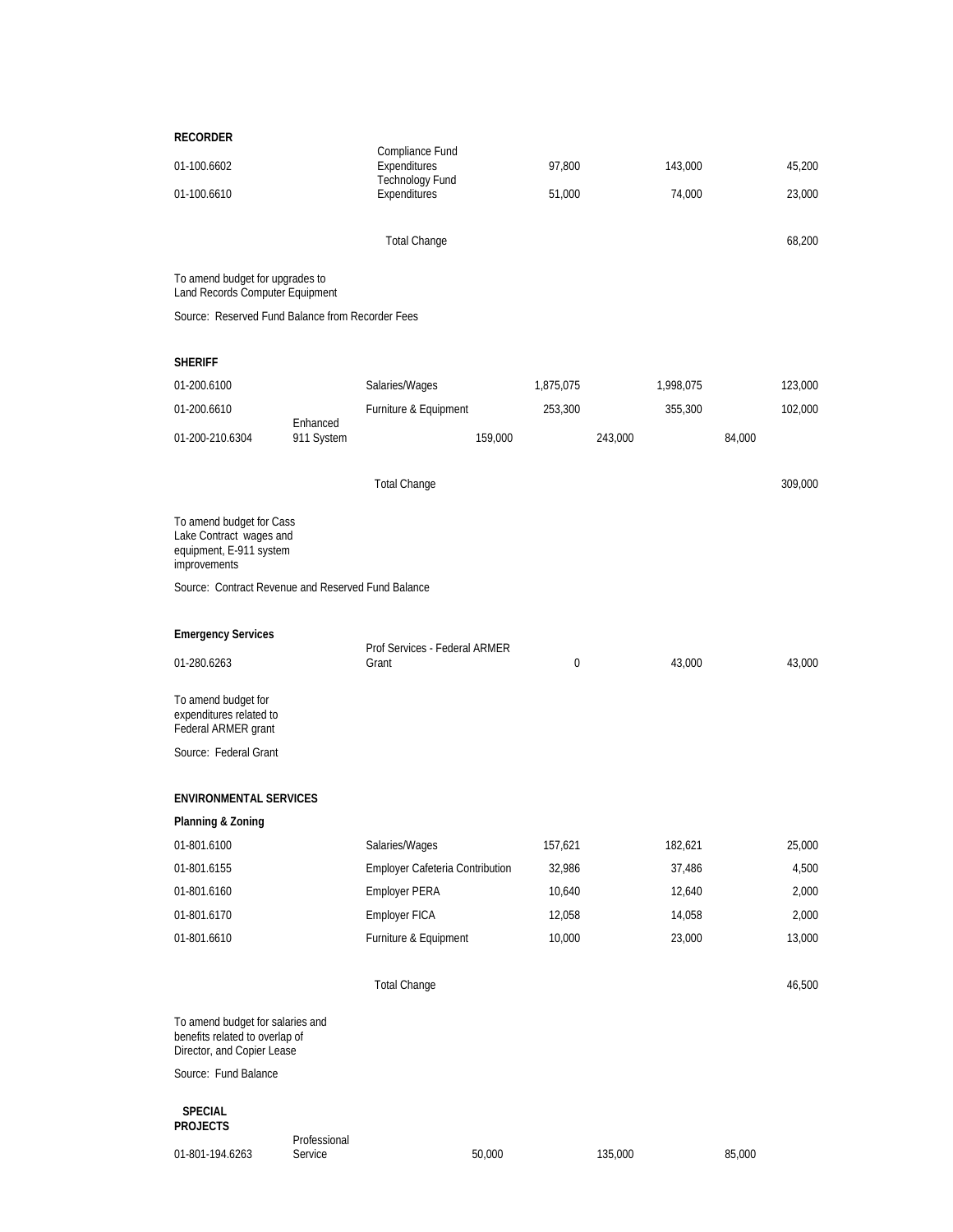To amend budget for Lake Association projects

Source: Grants, Fees and Designated Fund Balance

| Children's Initiative<br>Local Collaborative Time<br>196,500<br>16,500<br>05-440-710-3971-6051<br>Study Earnings<br>180,000<br>Earnings<br>Source: Federal Local Collaborative Time Study Earnings<br>Title IV-E CFDA#93658 and Medical Assistance CFDA#93778<br><b>Total Change</b><br>319,400<br><b>CAPITAL PROJECT FUND</b><br>33-110.6600<br>Capital Outlay AGC<br>3,400,000<br>0<br>3,400,000<br>Source: State Grants, Cash flow by Fund Balance<br>Interfund Transfer In - From<br>33-110.5910<br><b>General Fund</b><br>0<br>3,000,000<br>3,000,000<br>Establish budget for Interfund<br>Source: General Fund Fund Balance<br><b>LAND EXCHANGE TRUST</b><br>200,000<br>180,000<br>73-001.6263<br><b>Professional Service</b><br>20,000<br>To amend budget for Shingobee<br>Source: Fund Balance | Health, Human &<br><b>Veteran Services</b><br>Fund<br>South Country Health<br>Alliance (SCHA)<br>05-402-000-0000-6971 | Capital<br>Investment | 359,805 | 662,705 | 302,900 |
|--------------------------------------------------------------------------------------------------------------------------------------------------------------------------------------------------------------------------------------------------------------------------------------------------------------------------------------------------------------------------------------------------------------------------------------------------------------------------------------------------------------------------------------------------------------------------------------------------------------------------------------------------------------------------------------------------------------------------------------------------------------------------------------------------------|-----------------------------------------------------------------------------------------------------------------------|-----------------------|---------|---------|---------|
|                                                                                                                                                                                                                                                                                                                                                                                                                                                                                                                                                                                                                                                                                                                                                                                                        | To amend budget for SCHA final<br>payment paid in advance                                                             |                       |         |         |         |
|                                                                                                                                                                                                                                                                                                                                                                                                                                                                                                                                                                                                                                                                                                                                                                                                        | Source: Fund Balance                                                                                                  |                       |         |         |         |
|                                                                                                                                                                                                                                                                                                                                                                                                                                                                                                                                                                                                                                                                                                                                                                                                        |                                                                                                                       |                       |         |         |         |
|                                                                                                                                                                                                                                                                                                                                                                                                                                                                                                                                                                                                                                                                                                                                                                                                        |                                                                                                                       |                       |         |         |         |
|                                                                                                                                                                                                                                                                                                                                                                                                                                                                                                                                                                                                                                                                                                                                                                                                        | To amend budget for receipt of<br>Local Collaborative Time Study                                                      |                       |         |         |         |
|                                                                                                                                                                                                                                                                                                                                                                                                                                                                                                                                                                                                                                                                                                                                                                                                        |                                                                                                                       |                       |         |         |         |
|                                                                                                                                                                                                                                                                                                                                                                                                                                                                                                                                                                                                                                                                                                                                                                                                        |                                                                                                                       |                       |         |         |         |
|                                                                                                                                                                                                                                                                                                                                                                                                                                                                                                                                                                                                                                                                                                                                                                                                        |                                                                                                                       |                       |         |         |         |
|                                                                                                                                                                                                                                                                                                                                                                                                                                                                                                                                                                                                                                                                                                                                                                                                        |                                                                                                                       |                       |         |         |         |
|                                                                                                                                                                                                                                                                                                                                                                                                                                                                                                                                                                                                                                                                                                                                                                                                        |                                                                                                                       |                       |         |         |         |
|                                                                                                                                                                                                                                                                                                                                                                                                                                                                                                                                                                                                                                                                                                                                                                                                        | Amend budget for Ah Gwah<br>Ching Project                                                                             |                       |         |         |         |
|                                                                                                                                                                                                                                                                                                                                                                                                                                                                                                                                                                                                                                                                                                                                                                                                        |                                                                                                                       |                       |         |         |         |
|                                                                                                                                                                                                                                                                                                                                                                                                                                                                                                                                                                                                                                                                                                                                                                                                        |                                                                                                                       |                       |         |         |         |
|                                                                                                                                                                                                                                                                                                                                                                                                                                                                                                                                                                                                                                                                                                                                                                                                        | Transfers for AGC cashflow                                                                                            |                       |         |         |         |
|                                                                                                                                                                                                                                                                                                                                                                                                                                                                                                                                                                                                                                                                                                                                                                                                        |                                                                                                                       |                       |         |         |         |
|                                                                                                                                                                                                                                                                                                                                                                                                                                                                                                                                                                                                                                                                                                                                                                                                        |                                                                                                                       |                       |         |         |         |
|                                                                                                                                                                                                                                                                                                                                                                                                                                                                                                                                                                                                                                                                                                                                                                                                        |                                                                                                                       |                       |         |         |         |
|                                                                                                                                                                                                                                                                                                                                                                                                                                                                                                                                                                                                                                                                                                                                                                                                        | trail improvement projects                                                                                            |                       |         |         |         |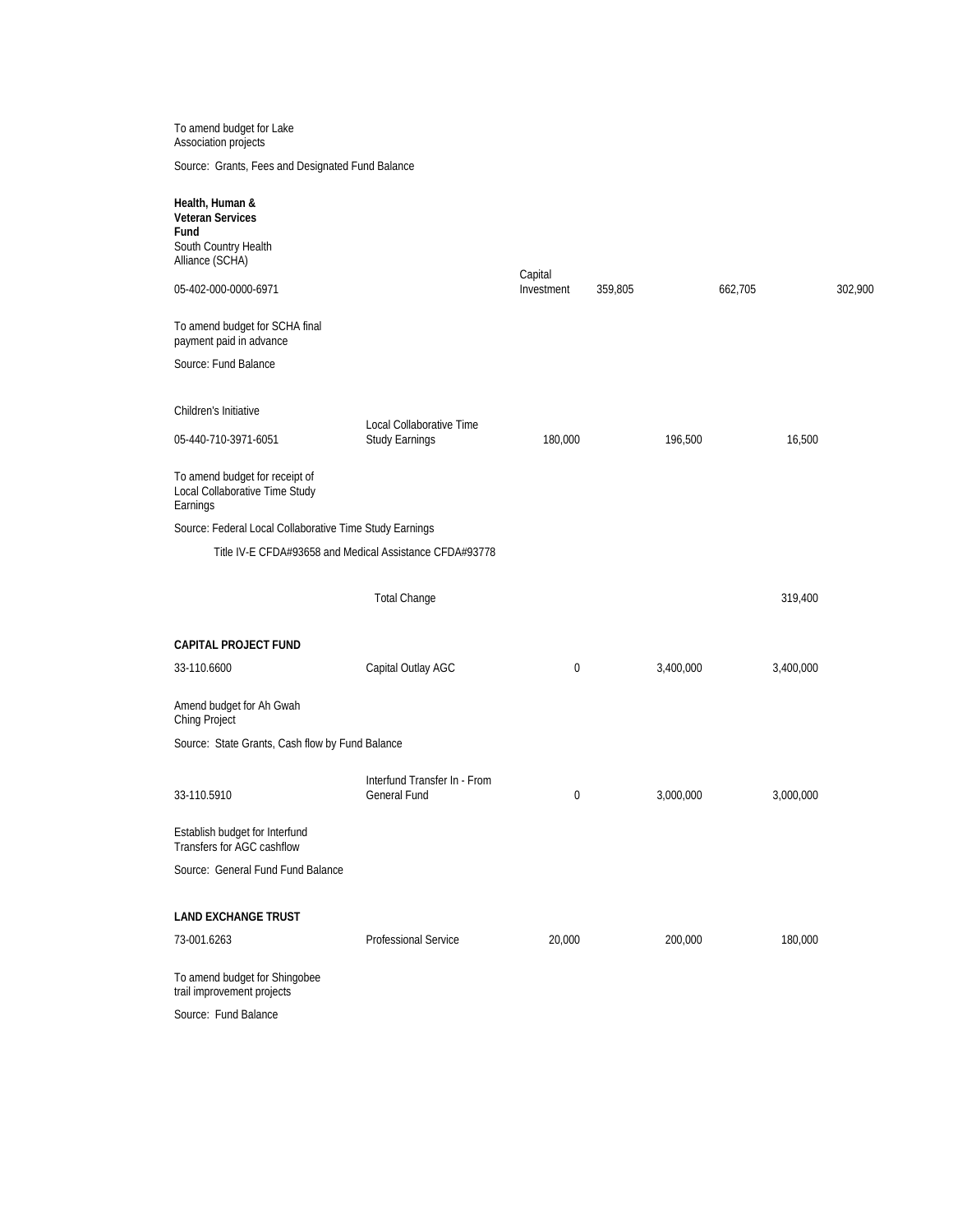|                          |                                                 |                                                                        | ORIGINAL      | AMENDED       |         |
|--------------------------|-------------------------------------------------|------------------------------------------------------------------------|---------------|---------------|---------|
|                          |                                                 |                                                                        | <b>BUDGET</b> | <b>BUDGET</b> | CHANGE  |
|                          | 1. South Country Health Alliance (SCHA)         |                                                                        |               |               |         |
| 05-402-000-0000-6971     |                                                 | Capital Investment                                                     | 359,805       | 662,705       | 302,900 |
|                          | To amend for SCHA final payment made in advance |                                                                        |               |               |         |
| Source:                  | <b>Fund Balance</b>                             |                                                                        |               |               |         |
|                          |                                                 |                                                                        |               |               |         |
| 2. Children's Initiative |                                                 |                                                                        |               |               |         |
| 05-440-710-3971-6051     |                                                 | Local Collaborative Time Study Earnings                                | 180,000       | 196,500       | 16,500  |
|                          |                                                 | To amend budget for receipt of Local Collaborative Time Study Earnings |               |               |         |
| Source:                  |                                                 | Federal Local Collaborative Time Study Earnings                        |               |               |         |
|                          |                                                 | Title IV-E CFDA#93658 and Medical Assistance CFDA#93778                |               |               |         |

Procedure:

 Budget amendments are required if the total expenditures in a department exceed the original total expenditure budget amount. Board approval is requested for those specific expenditures that result in the department budget excess. Budget amendments are not generally requested for revenue accounts.

## 9B. Mr. Wolfe also requested approval of the FY 2009 fund balance designations.

 M/S/P Kangas, Peterson – To approve the Cass County Reserves and Designations ending for FY December 31, 2009 as presented. Unanimous.

|                                                                   | Balance    |                  |                  | Balance    | <b>Net</b>   |
|-------------------------------------------------------------------|------------|------------------|------------------|------------|--------------|
| Reserved                                                          | 12/31/2008 | <b>Additions</b> | <b>Deletions</b> | 12/31/2009 | Change       |
| Prepaid items                                                     | 1,946,520  | $\mathbf 0$      | 216,280          | 1,730,240  | (216, 280)   |
| Recorders equipment                                               | 265,783    | 122,262          | 72,763           | 315,282    | 49,499       |
| Recorders compliance                                              | 66,052     | 134,405          | 143,141          | 57,316     | (8, 736)     |
| Missing heirs (2754 Mullenix)                                     | 31,153     | 537              | $\mathbf{0}$     | 31,690     | 537          |
| Law Library                                                       | 51,723     | 28,900           | 32,678           | 47,945     | (3,778)      |
| Enhanced 911 system                                               | 318,058    | 166,158          | 276,575          | 207,641    | (110, 417)   |
| Federal projects                                                  | 354,485    | $\mathbf 0$      | 12,625           | 341,860    | (12,625)     |
| Wetland activity                                                  | 159,616    | 81,000           | 106,201          | 134,415    | (25, 201)    |
| Attorney forfeiture                                               | 6,209      | 1,434            | 5,668            | 1,975      | (4, 234)     |
| <b>Total Reserved Fund Balance</b>                                |            |                  |                  | 2,868,364  |              |
|                                                                   |            |                  |                  |            |              |
| Unreserved - Designated                                           |            |                  |                  |            |              |
| Designated for cash flows<br>Designated for compensated           | 7,237,311  | $\mathbf 0$      | 495,633          | 6,741,678  | (495, 633)   |
| absences<br>Designated for uninsured                              | 2,441,955  | 138,205          | $\mathbf 0$      | 2,580,160  | 138,205      |
| claims                                                            | 500,000    | 0                | $\mathbf 0$      | 500,000    | $\mathbf{0}$ |
| Designated for health<br>insurance                                | 2,526,549  | 682,861          | $\mathbf 0$      | 3,209,410  | 682,861      |
| Designated for future<br>expenditures<br>Designated for Longville | 9,625,378  | $\mathbf 0$      | 858,950          | 8,766,428  | (858, 950)   |
| Ambulance SSD                                                     | 100,722    | 395,868          | 358,947          | 137,643    | 36,921       |
| Designated for petty cash                                         | 2,251      | $\mathbf 0$      | $\mathbf 0$      | 2,251      | $\mathbf 0$  |

## **General Fund**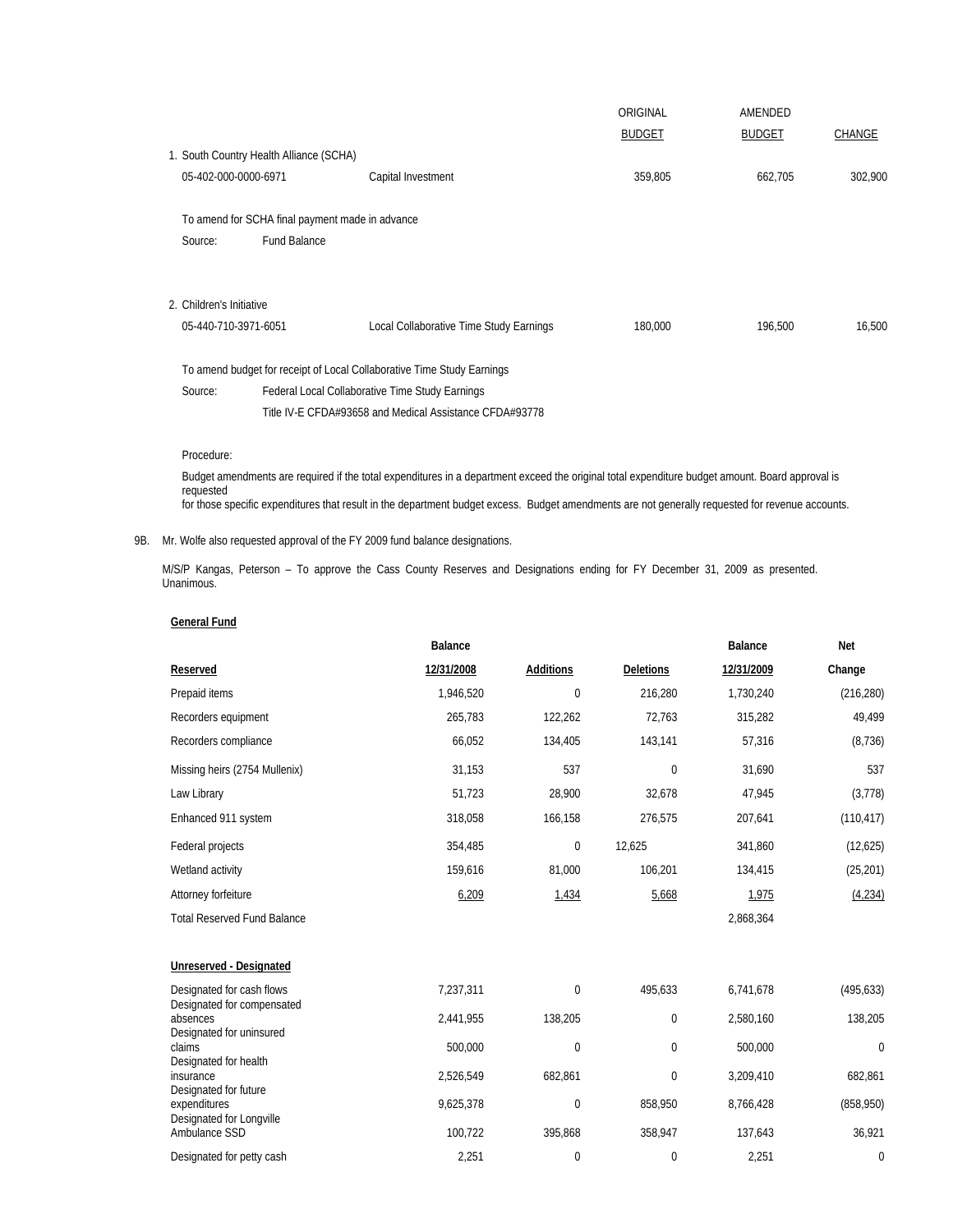| Designated for environmental<br>grants                              | 114,953        | 84,966           | 127,004          | 72,915         | (42,038)       |
|---------------------------------------------------------------------|----------------|------------------|------------------|----------------|----------------|
| Total Unreserved Designated Fund Balance                            |                |                  |                  | 22,010,485     |                |
|                                                                     |                |                  |                  |                |                |
| Road & Bridge Fund                                                  | Balance        |                  |                  | Balance        | Net            |
| Reserved                                                            | 12/31/2008     | <b>Additions</b> | <b>Deletions</b> | 12/31/2009     | Change         |
| Inventories                                                         | 401,541        | 166,631          | $\mathbf 0$      | 568,172        | 166.631        |
| <b>Total Reserved Fund Balance</b>                                  |                |                  |                  | 568,172        |                |
|                                                                     |                |                  |                  |                |                |
| Unreserved - Designated                                             |                |                  |                  |                |                |
| Designated for future expenditures                                  | 37,096         | 7,045            | 0                | 44,141         | 7,045          |
| Designated for cash flows                                           | 3,756,541      | 333,455          | $\overline{0}$   | 4,089,996      | 333,455        |
| Total Unreserved Designated Fund Balance                            |                |                  |                  | 4,134,137      |                |
| <b>Unorganized Townships</b><br>Fund                                |                |                  |                  |                |                |
| Unreserved - Designated                                             |                |                  |                  |                |                |
| Designated for cash flows                                           | 94,000         | 20,000           | $\overline{0}$   | 114,000        | 20,000         |
| Total Unreserved Designated Fund Balance                            |                |                  |                  | 114,000        |                |
| Health, Human and Veteran<br>Services Fund                          |                |                  |                  |                |                |
|                                                                     | <b>Balance</b> |                  |                  | <b>Balance</b> | Net            |
|                                                                     |                |                  |                  |                |                |
| Reserved                                                            | 12/31/2008     | <b>Additions</b> | <b>Deletions</b> | 12/31/2009     | Change         |
| <b>Birth/Death Certificates</b>                                     | 140            | $\mathbf 0$      | $\mathbf 0$      | <u>140</u>     | 0              |
| <b>Total Reserved Fund Balance</b>                                  |                |                  |                  | 140            |                |
|                                                                     |                |                  |                  |                |                |
| Unreserved - Designated                                             | 5,643,814      | 130,807          | 0                | 5,774,621      | 130,807        |
| Designated for cash flows<br>Designated for Social Service Drug and |                |                  |                  |                |                |
| <b>Alcohol Addiction Fees</b>                                       | 6,683          | $\mathbf 0$      | $\mathbf 0$      | 6,683          | 0              |
| Designated for Income Maintenance                                   |                |                  |                  |                |                |
| Food Support Enhanced Funds                                         | 18,234         | 8,175            | $\boldsymbol{0}$ | 26,409         | 8,175          |
| Designated for South Country Health                                 |                |                  |                  |                |                |
| Alliance Membership                                                 | 667,000        | $\boldsymbol{0}$ | 667,000          | 0              | (667,000)      |
| Designated for OSHA 50/50 Safety                                    |                |                  |                  |                |                |
| <b>Grant County Match</b>                                           | 5,000          | $\overline{0}$   | 5,000            | $\overline{0}$ | (5,000)        |
| Total Unreserved Designated Fund Balance                            |                |                  |                  | 5,807,713      |                |
|                                                                     |                |                  |                  |                |                |
| <b>HHVS Long Term Liability Designation</b>                         |                |                  |                  |                |                |
| Social Services State Child Welfare                                 |                |                  |                  |                |                |
| Targeted Case Management<br>Contingency Funds                       | 109,017        | $\underline{0}$  | $\overline{0}$   | 109,017        | $\overline{0}$ |